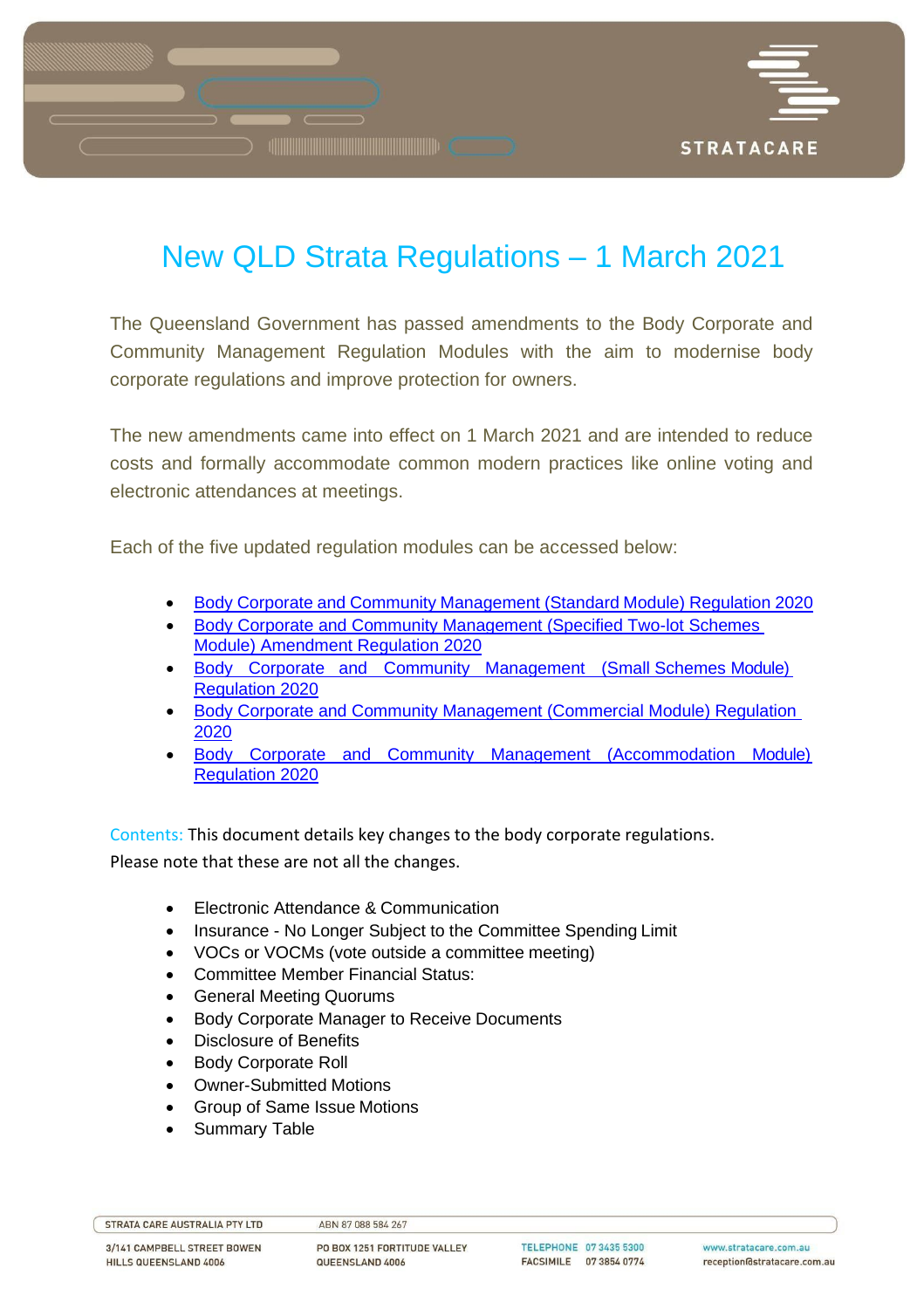

# Key Changes

# **Key Terms:**

Standard Module (SM) | Accommodation Module (AM) | Commercial Module (CM) | Small Scheme Module (SSM)

# ELECTRONIC ATTENDANCE & COMMUNICATION

# **Previous legislation:**

There was very little clarity or substance regarding the use of electronic voting and attendance at meetings.

# **After 1 March 2021:**

The new laws will permit electronic voting (including those by secret ballot) and attendance at meetings. This includes the use of "live" electronic voting and remote personal attendance by teleconference or videoconference.

You can also have a representative attend to observe the meeting on an owner's behalf, if 24 hours' notice has been given to the Secretary.

# **What this means:**

Approving electronic voting does not mean that all owners must vote electronically. This simply formalises and modernises the means of voting. Communicating and conducting meetings will be a more convenient and streamlined process.

**Modules affected:** SM, AM, CM, SSM

# INSURANCE - NO LONGER SUBJECT TO THE COMMITTEE SPENDING LIMIT

# **Previous legislation:**

Insurance payments were still subject to Committee Spending Limits so technically committees were acting outside their obligations if the approved a policy above the committee spending limit.

# **After 1 March 2021:**

Committees can now select and approve an insurance policy for their scheme without having to defer the matter to a general meeting.

STRATA CARE AUSTRALIA PTY LTD

3/141 CAMPBELL STREET BOWEN HILLS QUEENSLAND 4006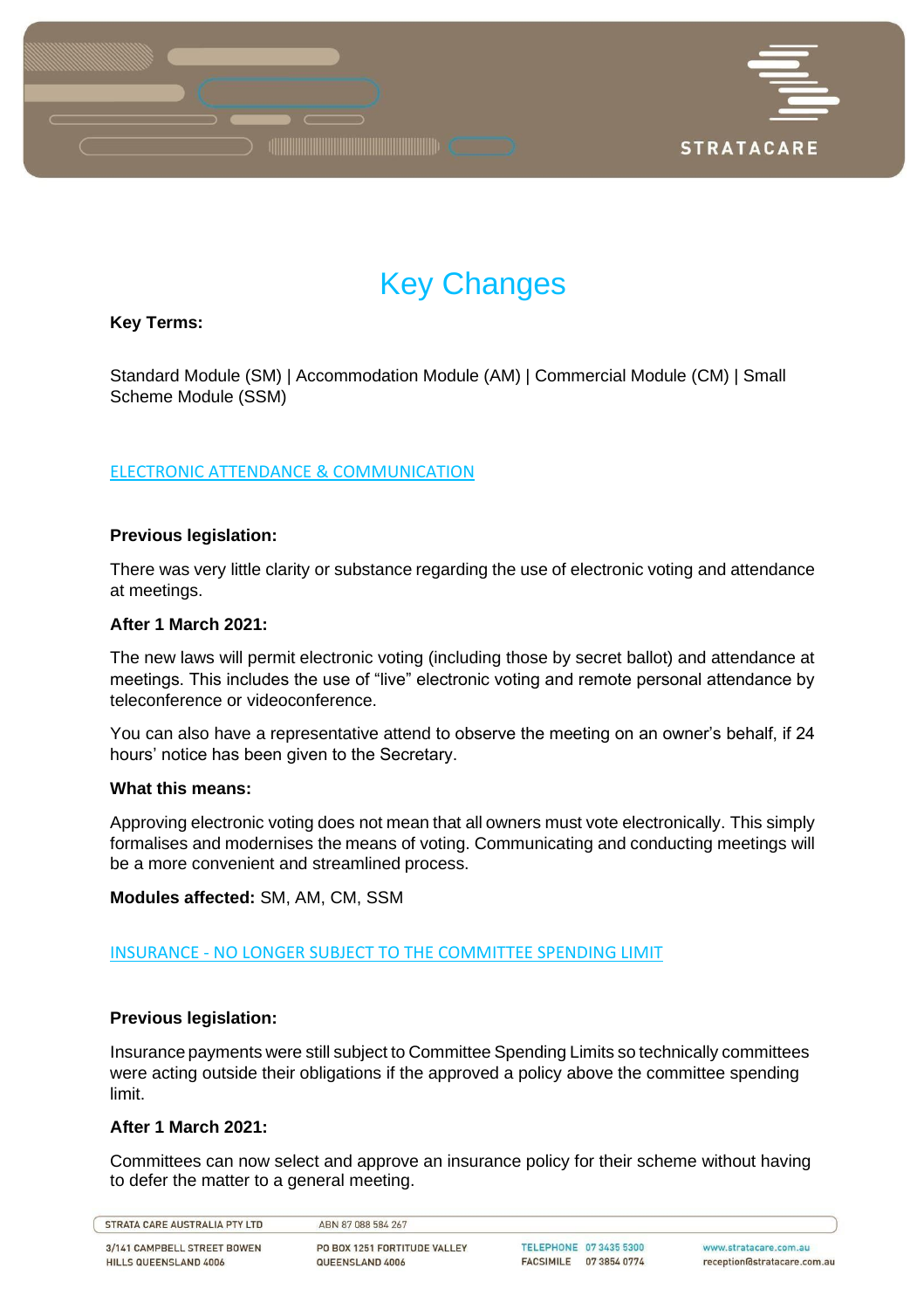

### **What this means:**

Committees will now be able to select and approve an insurance policy for their scheme allowing for quicker decisions to be made by owners and more practical solutions to situations where policy renewals do not line up in an timely manner with body corporate meetings.

**Modules affected:** SM, AM, CM

# VOCS OR VOCMS (VOTE OUTSIDE A COMMITTEE MEETING)

# **Previous legislation:**

Allowed for the VOC to be issued but no conclusion reached if voting lapsed.

# **After 1 March 2021:**

VOCs will now provide a definitive answer within 21 days.

# **What this means:**

Committees need to be aware that if they don't respond the motion may be defeated. While this may be appropriate, it also allows owners to challenge that decision.

**Modules affected:** SM, AM, CM

# COMMITTEE MEMBER FINANCIAL STATUS

# **Previous legislation:**

Only applied to general meetings not Committee Meetings or VOC's

# **After 1 March 2021:**

If a committee member has a debt to the body corporate they are unfinancial and cannot vote at a meeting or via a VOC.

# **What this means:**

To be active, committee members need to stay up to date with their payments. Arrears will need to be checked before each meeting. Note that even if the member can't vote their presence at the meeting still counts towards the quorum.

# **Modules affected:** SM, AM, CM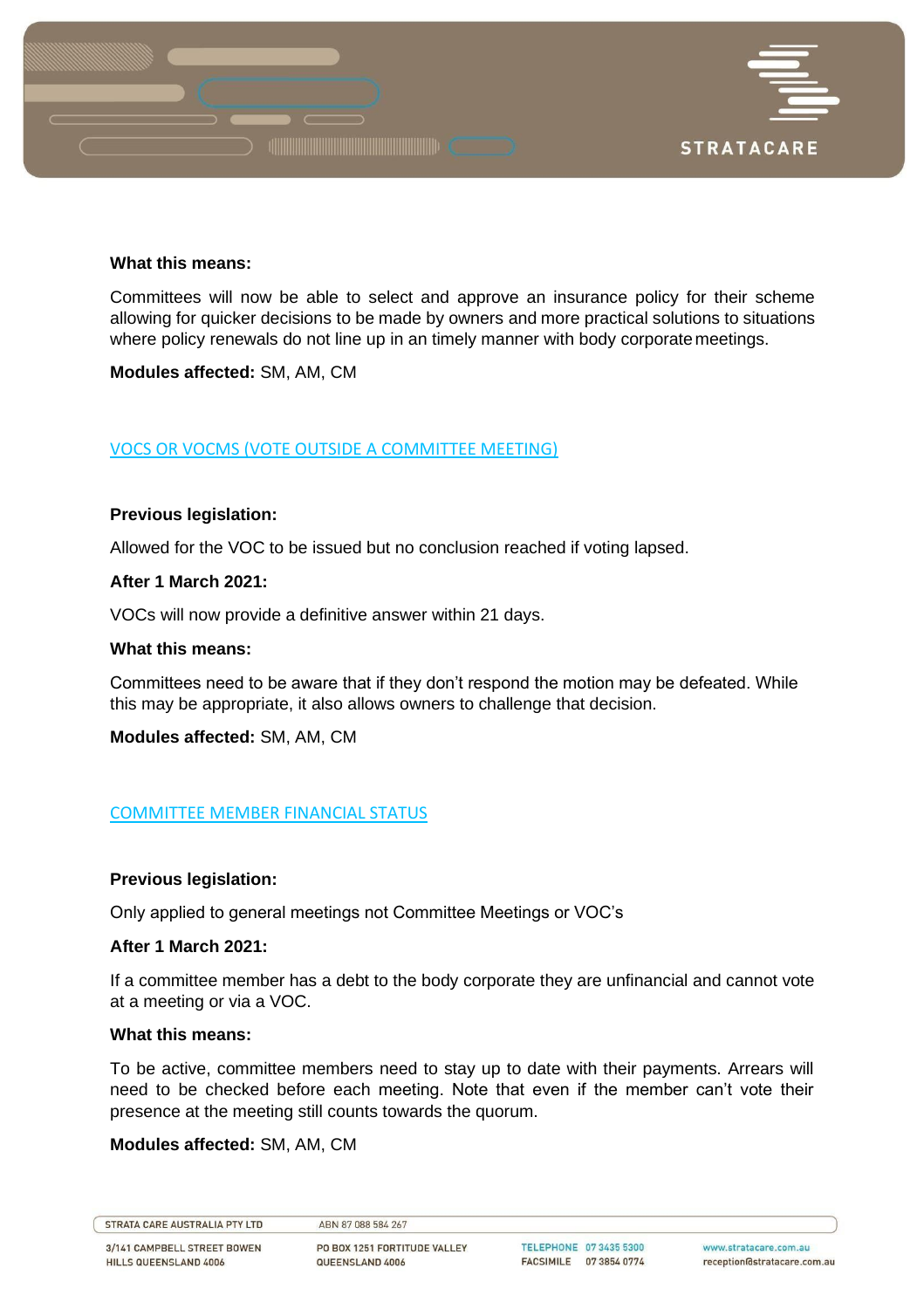

# GENERAL MEETING QUORUMS

# **Previous legislation:**

Required at least 25 per cent of voters to be present in one form or another at a general meeting before it can start.

# **After 1 March 2021:**

A body corporate can reduce this percentage, by a special resolution, to an amount that is no less than 10 per cent of voters. Bodies corporate will also be able to decide, by a special resolution, that only one voter must be present personally, instead of the current requirement for two voters to be present.

# **What this means:**

For those schemes which struggle to attract a quorum- this will make it easier to conduct successful meeting and limit adjournments.

# **Modules affected:** SM, AM, CM, SSM

# BODY CORPORATE MANAGER TO RECEIVE DOCUMENTS

# **Previous legislation:**

Previously, documents like voting papers technically could only be received by the Committee Secretary although it was common practice to have a body corporate manager undertake these duties.

# **After 1 March 2021:**

This practice has been clarified to expressly permit body corporate managers to receive documents on behalf of the Committee Secretary.

### **What this means:**

Claims that voting papers may be challenged as they were sent to the BCM rather than the secretary are no longer valid.

# **Modules affected:** SM, AM, CM, SSM

#### STRATA CARE AUSTRALIA PTY LTD

3/141 CAMPBELL STREET BOWEN HILLS QUEENSLAND 4006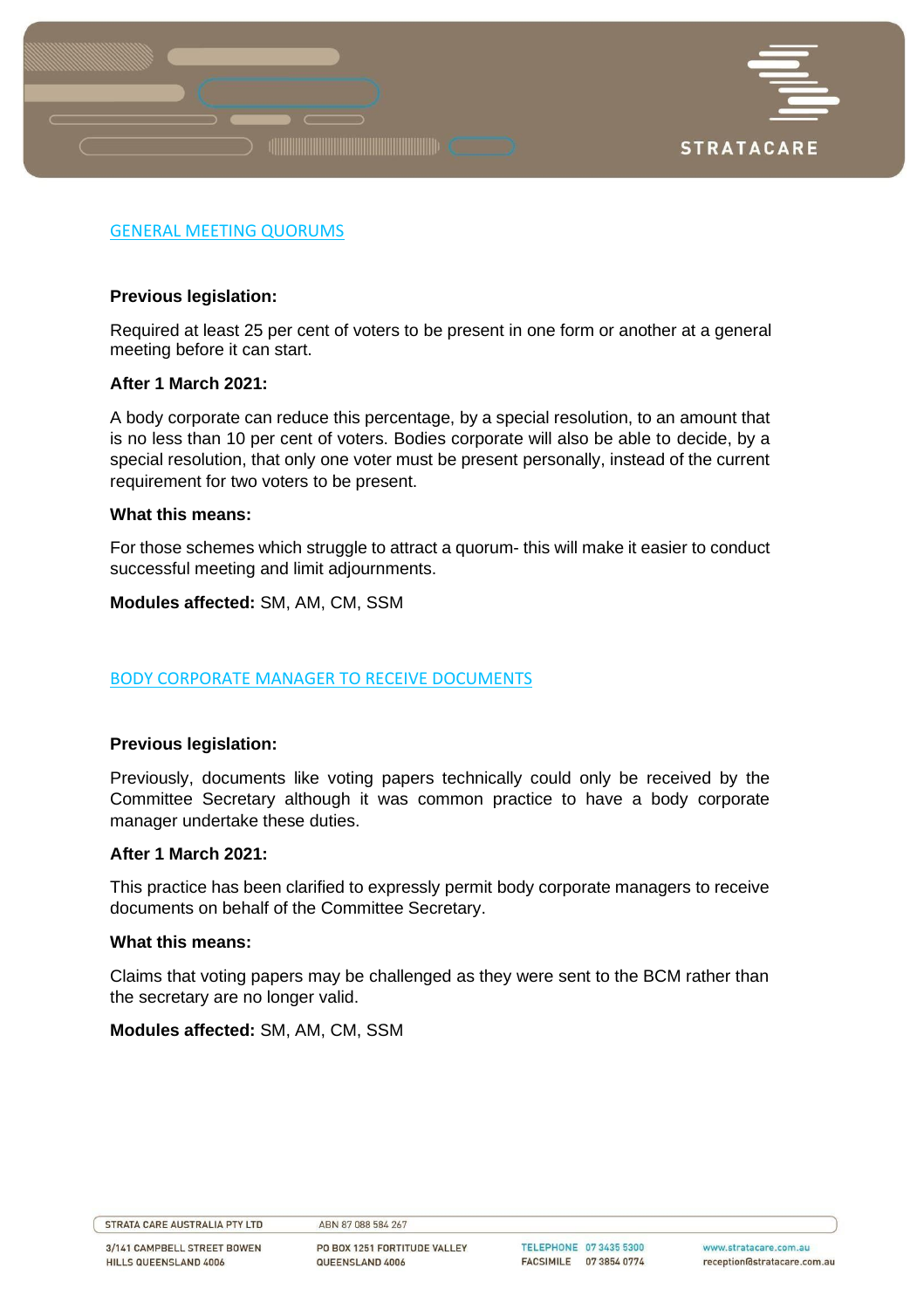

# DISCLOSURE OF BENEFITS

# **Previous legislation:**

Previously when disclosing any benefits received there was very little clarity regarding what information actually had to be provided.

# **After 1 March 2021:**

Body corporate contractors now have to declare any commission they receive and the amount of that commission.

Before a body corporate decides to enter into a contract (including insurance), the body corporate manager and the caretaking service contractor for the scheme will need to disclose any associated:

- commission
- payment
- other benefit, including the amount of the benefit if is monetary.

# **What this means:**

This is a welcome transparency change for the industry that allows owners to clearly see the value of commissions received by agents while working on owners' behalf.

**Modules affected:** SM, AM, CM, SSM

# BODY CORPORATE ROLL

# **Previous legislation:**

You were required to update your Body Corporate with any change of your contact information, or the contact information of your tenant (where the lease or sublease is six months or more) within 2 month from the change occurring e.g. your new tenants moving in.

# **After 1 March 2021:**

You are now required to update your Body Corporate with any change of your contact information, or the contact information of your tenant (where the lease or sublease is six months or more) within 1 month from the change occurring e.g. your new tenants moving in.

# **What this means:**

This is important for new purchasers and owners with tenants. New buyers who don't update their details can't complain if they are charged late fees for unpaid levies if they haven't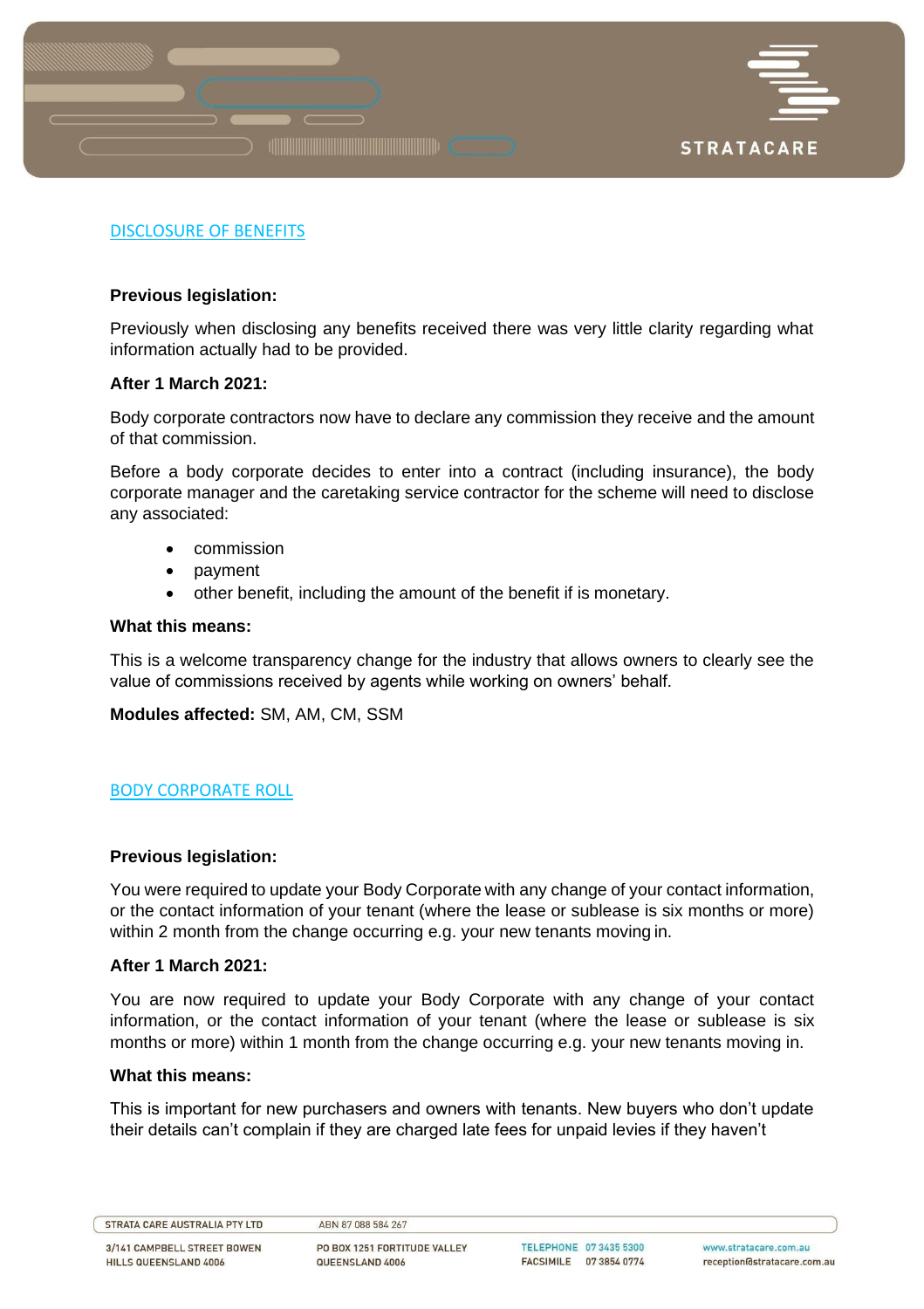

provided their contact details. Owners and agents need to keep tenant details up to date. If tenants need to be contacted and details aren't available owners could be to blame.

**Modules affected:** SM, AM, CM, SSM

# OWNER-SUBMITTED MOTIONS

# **Previous legislation:**

Owner submitted motion did not extend to Committee Meetings – just the AGM.

# **After 1 March 2021:**

Owners can now submit a maximum of 6 motions to be decided by the Committee within a12 month period. If they have reached this maximum, the Committee must give written notice to the owner of that.

The Committee then has 6 weeks to make a decision. If a reasonable reason can be given then the Committee can be afforded a further 6 weeks to make a decision. If a resolution is not made (either via VOCM or at a meeting) then the decision is deemed to be defeated.

**Modules affected:** SM, AM, CM, SSM

# POWER OF ATTORNEY

# **Previous legislation:**

Anyone could hold a power of attorney and there were no restrictions on numbers.

# **After 1 March 2021:**

The use of a power of attorney at a general meeting has been restricted so that the same attorney cannot be appointed for different owners (other than family members).

A person will only be able to vote on motions at a general meeting, under the authority of a power of attorney for one lot owner.

# **What this means**:

Should limit instances of "proxy farming" where individuals or minority groups collect votes from fellow owners who can't or won't attend their buildings' annual general meetings, giving them a majority over those who actually turn up at the meetings.

# **Modules affected:** SM, AM, CM, SSM

STRATA CARE AUSTRALIA PTY LTD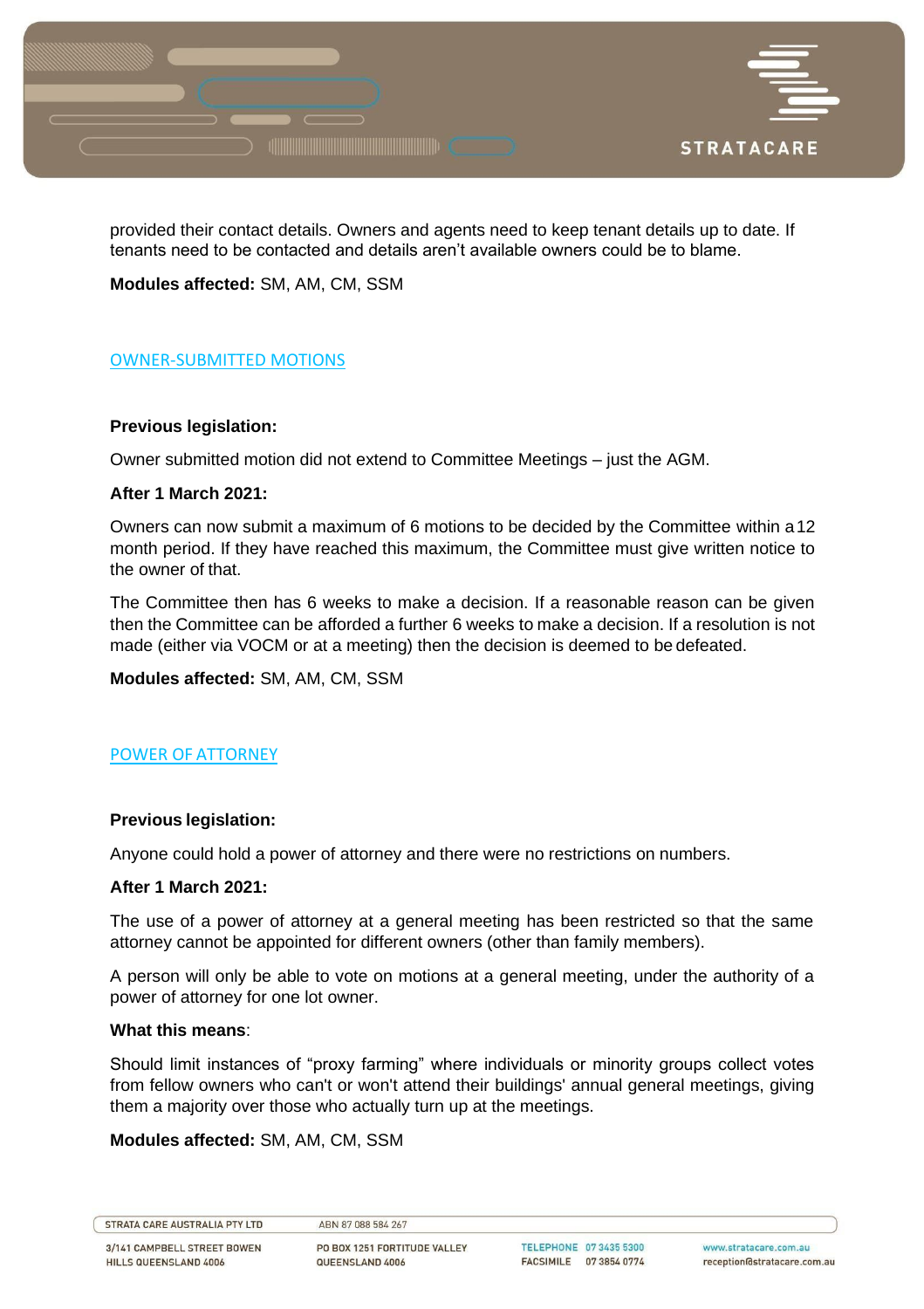

# GROUP OF SAME ISSUE MOTIONS

# **Previous legislation:**

For motions dealing with the same issue, a body corporate's meeting agenda and voting papers required that the motion be submitted by the body corporate committee that firstly, identifies the issue to be dealt with, and secondly, a list of the alternative motions received by the body corporate proposing alternative action on the issues. If one of the alternatives required a special resolution to pass under the regulations, all alternatives had to meet that higher threshold.

### **After 1 March 2021:**

Two or more motions that propose alternative ways of dealing with the same issue will now be categorised – on the agenda and in the voting papers – as a 'group of same-issuemotions'.

Under the new provisions, owners will now be able to vote for or against any or all motions in the group, or abstain from voting on any or all of the motions

### **What this means:**

The aim of the "group of same-issue motions" provisions in the new regulations is to facilitate – as far as practicably possible – the success of the most popular motion in the group.

# **Modules affected:** SM, AM, CM, SSM

See below for a flow chart dealing the process for deciding on a "group of same issue motions"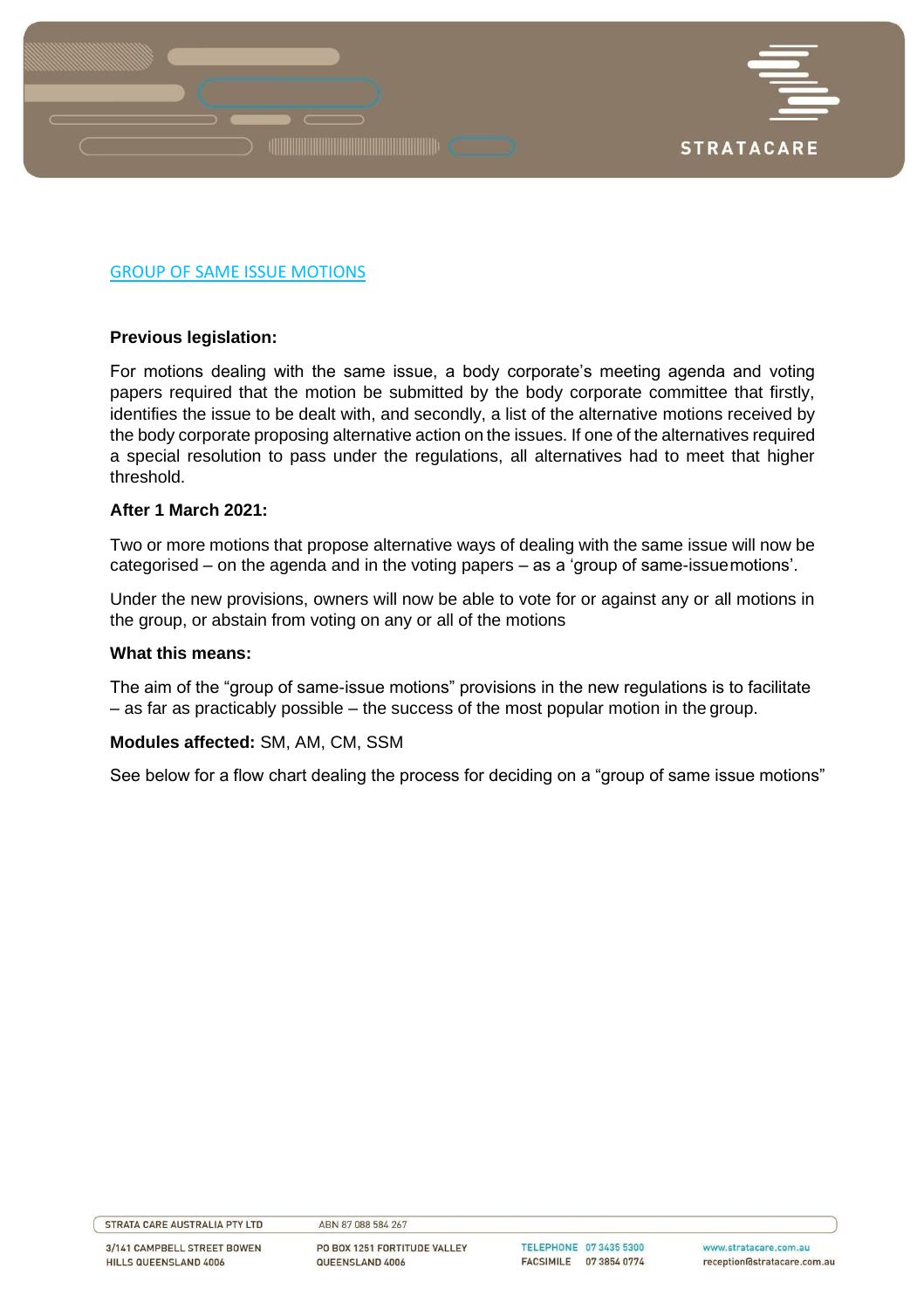

# PROCEDURE FLOW-CHART FOR "GROUP OF SAME ISSUE MOTIONS"

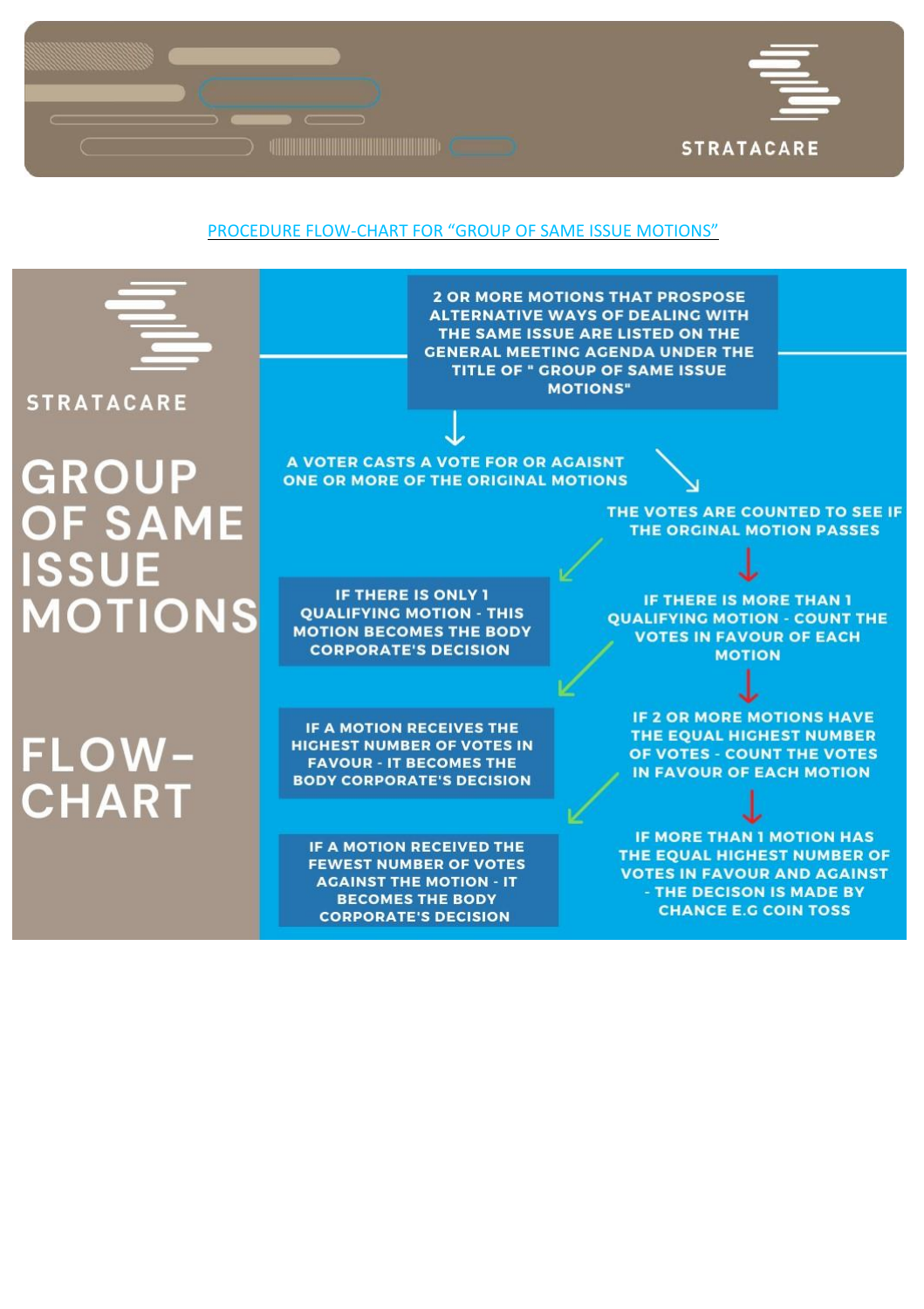



# **NEW LEGISLATION SUMMARY TABLE**

| <b>Heading</b>                                  | <b>Summary of</b><br><b>Previous Legislation</b>                                                                                 | Summary of New Legislation - 1 March 2021                                                                                                                                                  |
|-------------------------------------------------|----------------------------------------------------------------------------------------------------------------------------------|--------------------------------------------------------------------------------------------------------------------------------------------------------------------------------------------|
|                                                 |                                                                                                                                  |                                                                                                                                                                                            |
|                                                 |                                                                                                                                  |                                                                                                                                                                                            |
| Voting<br>Member of<br>Committee                | Co-owners could only<br>be appointed to bring<br>the number of<br><b>Committee Members</b><br>to the required amount             | Allows Co-Owners of Lots to both be voting members of<br>the Committee for each Lot they own                                                                                               |
| Electing<br>Committee                           | <b>Committee Members</b><br>must be chosen at<br>each AGM                                                                        | Minor Committee can be created for schemes of three<br>Lots or more but with no more than 3 Owners at any<br>time                                                                          |
| Conduct of<br>Elections -<br>secret ballot      | <b>Committee elections</b><br>conducted by secret<br>ballot subsections (1) -<br>(9)                                             | Allows conduct of Committee elections via secret ballot<br>to be carried out by electronic voting if approved to do<br>so by ordinary resolution.                                          |
| Conduct of<br>Elections -<br>open ballot        | Committee elections<br>conducted by open<br>ballot subsections (1) -<br>(9)                                                      | Allows conduct of Committee elections via open ballot<br>to be carried out by electronic voting if approved to do<br>so by ordinary resolution.                                            |
| Conduct of<br>Ballots -<br>general              | Conduct of ballots<br>subsections $(1) - (6)$                                                                                    | Allows for greater control over how ballots are<br>processed to ensure contentious elections are handled<br>in the correct manner                                                          |
| Choosing of<br>Ordinary<br>Committee<br>members | <b>Election of Ordinary</b><br>Members subsections<br>$(1) - (13)$                                                               | Despite vast reform, very little will change in that if the<br>required number of voting positions are not filled, the<br>Chair must call for nominations from the floor of the<br>meeting |
| Removing<br>Committee<br><b>Members</b>         | Removal of<br><b>Committee Members</b><br>required either by<br><b>Ordinary Resolution or</b><br>by breach of Code of<br>Conduct | Changes are inconsequential as removals via a breach<br>of the Code of Conduct will likely remain unused                                                                                   |

3/141 CAMPBELL STREET BOWEN HILLS QUEENSLAND 4006

PO BOX 1251 FORTITUDE VALLEY QUEENSLAND 4006

TELEPHONE 07 3435 5300 FACSIMILE 07 3854 0774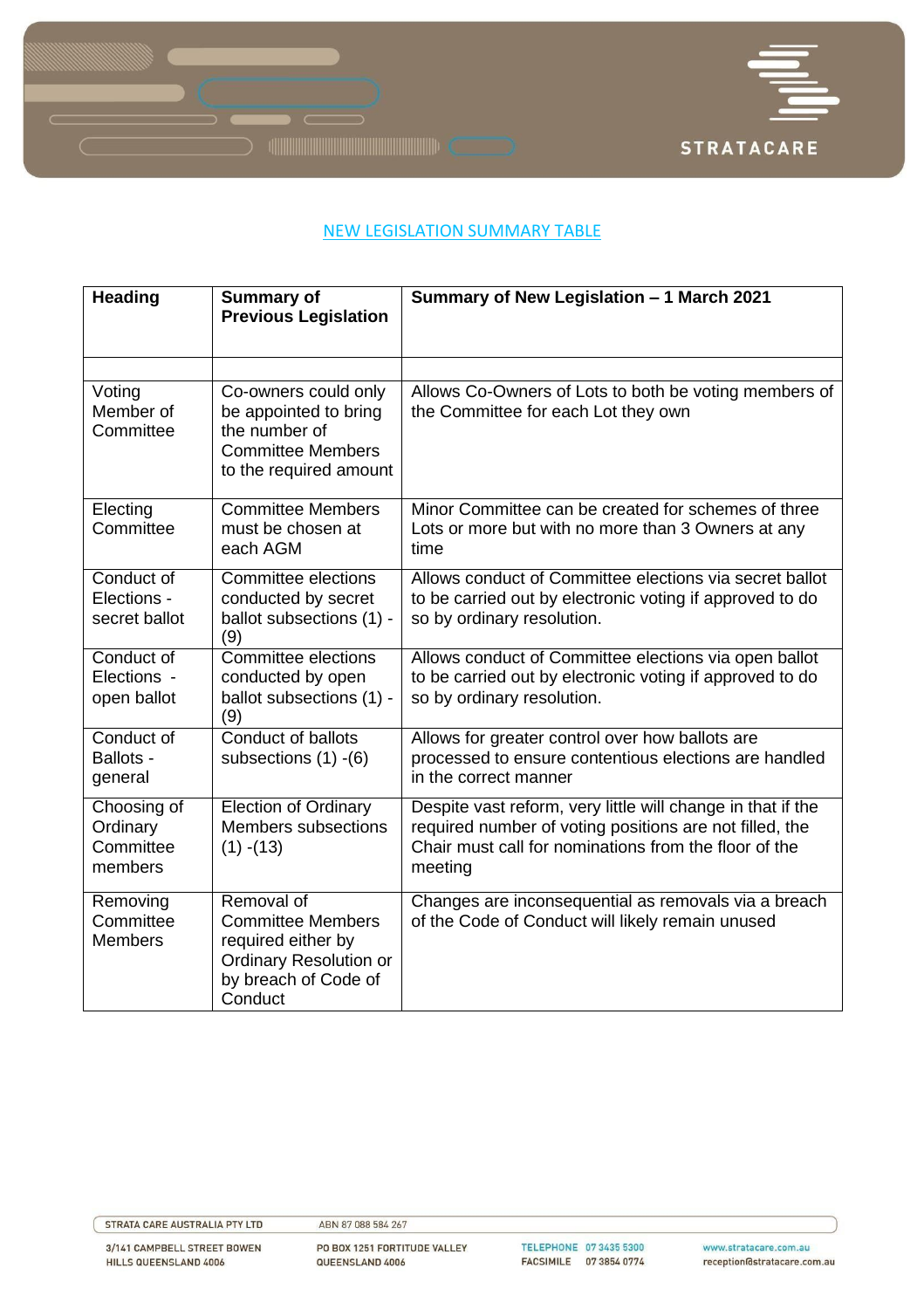

| Agenda for<br>Committee<br>Meetings                                      | None                                                                                                                  | Lot Owner can submit motions to be included on the<br>agenda of a Committee Meeting or VOC. The<br>Committee must make its decision within 6 weeks. An<br>Owner is restricted to six motions per year and cannot<br>have the same motion considered twice in the same<br>year. this only relates to decisions that can be made<br>by a Committee and failure to vote on a matter means<br>that the motion is defeated |
|--------------------------------------------------------------------------|-----------------------------------------------------------------------------------------------------------------------|-----------------------------------------------------------------------------------------------------------------------------------------------------------------------------------------------------------------------------------------------------------------------------------------------------------------------------------------------------------------------------------------------------------------------|
| Attendance at<br>Committee<br>Meetings                                   | Attendance of non<br>voting members and<br>non members of the<br>Committee                                            | Committee Meetings can be conducted electronically.<br>An Owner can have a representative attend a<br>Committee Meeting in their stead.                                                                                                                                                                                                                                                                               |
| Voting at<br>Committee<br>Meetings                                       | <b>Committee Members</b><br>Owing a debt were not<br>restricted on voting at<br><b>Committee Meetings</b><br>or VOC's | A Committee Member owing a debt to the Body<br>Corporate can be counted to towards the quorum of a<br>Committee Meeting or a VOC, but cannot have their<br>votes recorded.                                                                                                                                                                                                                                            |
| <b>Voting Outside</b><br>of Committee<br>Meetings                        | No time frame was<br>associated with<br>returning of VOC's                                                            | VOC's have a 21 days expiry period and failure to vote<br>on a matter means that the motion is defeated                                                                                                                                                                                                                                                                                                               |
| Part 5<br>Engagements                                                    | Part 5's were<br>appointed by Special<br><b>Resolution via Secret</b><br><b>Ballot</b>                                | Allowed to be conducted via open ballot if supported via<br>ordinary resolution                                                                                                                                                                                                                                                                                                                                       |
| Receipt of<br><b>Benefits</b>                                            | None                                                                                                                  | Only approved benefits can be accepted from a<br>caretaking service contractor unless authorised by the<br>Committee                                                                                                                                                                                                                                                                                                  |
| Submitting<br>Agenda<br><b>Motions</b>                                   | No provision for<br>Owners to submit<br>motions at the First<br><b>AGM</b>                                            | Allows owners to submit motions to the First<br><b>Annual General Meeting</b>                                                                                                                                                                                                                                                                                                                                         |
| Notice of<br>General<br>Meeting &<br>Conducting<br><b>Secret Ballots</b> | Secret ballots were<br>conducted by hard<br>copy                                                                      | Process has been clarified to allow electronic voting for<br>secret ballots                                                                                                                                                                                                                                                                                                                                           |
| Group of<br>same issue<br>motions                                        | Motions with<br>alternatives                                                                                          | Group of same issue motions - refer to attached flow<br>chart                                                                                                                                                                                                                                                                                                                                                         |

STRATA CARE AUSTRALIA PTY LTD

3/141 CAMPBELL STREET BOWEN HILLS QUEENSLAND 4006

ABN 87 088 584 267

PO BOX 1251 FORTITUDE VALLEY QUEENSLAND 4006

TELEPHONE 07 3435 5300 FACSIMILE 07 3854 0774

www.stratacare.com.au reception@stratacare.com.au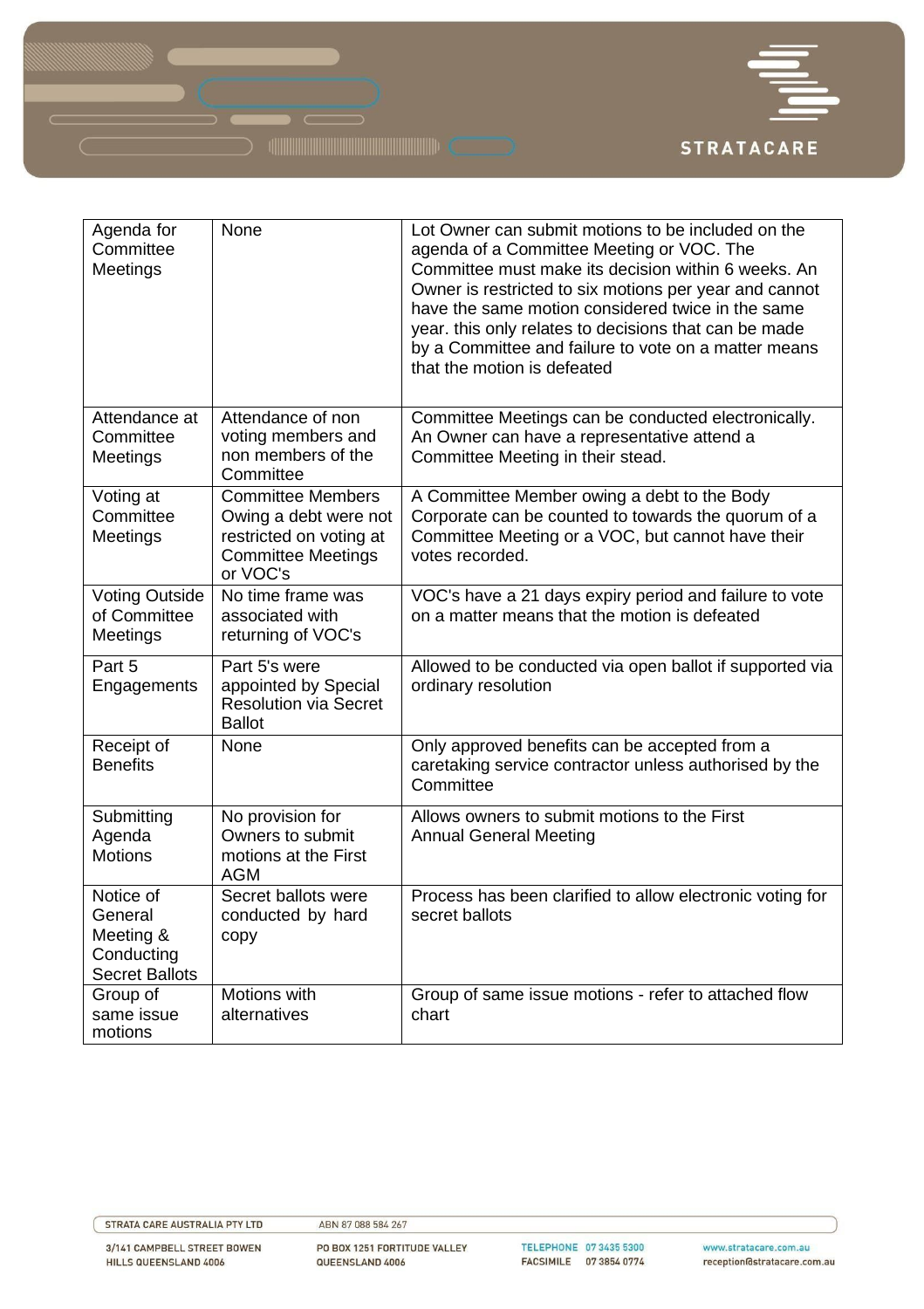

| Document and<br>material to be<br>handed over<br>to the Body<br>Corporate | <b>Original Owner</b><br>supplied only plans,<br>asset register,<br>insurance COC, IV,<br>SFF, any current Body<br>Corporate records,<br>including agreements,<br>the Body Corporate<br>Seal, improvement<br>registers and Building<br>COC*. | Developer is required to hand over further documents<br>including the approved DA, CMS, Insurance claims in<br>first 12 months, Evac Plans, supply of service<br>agreements, warranties for all BC assets, any proxies,<br>hard copy and electronic |
|---------------------------------------------------------------------------|----------------------------------------------------------------------------------------------------------------------------------------------------------------------------------------------------------------------------------------------|-----------------------------------------------------------------------------------------------------------------------------------------------------------------------------------------------------------------------------------------------------|
| Quorum for<br>General<br>Meetings                                         | Quorum is 25% of<br>voters in a scheme<br>plus two in attendance                                                                                                                                                                             | Body Corporate can reduce the requirements of a<br>quorum to 10% with one in physical attendance if<br>approved by Special Resolution.                                                                                                              |
| Meaning of<br>Voter for<br>General<br>Meeting                             | Little restrictions on<br>use of POA.                                                                                                                                                                                                        | Amendments to use of POA. POA can only be used by<br>family members and Original Owner                                                                                                                                                              |
| Minutes of<br>general<br>meeting                                          | Full and accurate<br>minutes                                                                                                                                                                                                                 | Requires explanation for ruling a motion out of order                                                                                                                                                                                               |
| <b>Disclosure</b><br>of<br>commission<br>and other<br>benefit             | Commission to be<br>disclosed                                                                                                                                                                                                                | Commission amount to be disclosed                                                                                                                                                                                                                   |
| Committee<br>Spending                                                     | No provision for<br>spending over the<br><b>Committee Spending</b><br>Limit                                                                                                                                                                  | Committee Spending limit does not apply to the renewal<br>of insurance                                                                                                                                                                              |
| <b>Utility</b><br>Infrastructure<br>providing a<br>utility service        | With regards to utility<br>infrastructure, Section<br>159 referenced hot<br>water systems,<br>washing machines,<br>clothes driers and<br>another device<br>providing a service to<br>a lot                                                   | Additional devices have been added to the Owner's<br>responsibility with regards to the supply of service to a<br>single Lot, including solar, AC and TV antenna                                                                                    |
| Defect<br>Assessment                                                      | None                                                                                                                                                                                                                                         | Defect Assessment motion must be added to first AGM<br>after First AGM.                                                                                                                                                                             |
| Giving<br>documents to<br>Lot owners or<br>relevant<br>persons            | <b>AGM Notices were</b><br>posted                                                                                                                                                                                                            | Allows AGM Notices to be issued electronically.                                                                                                                                                                                                     |

STRATA CARE AUSTRALIA PTY LTD

3/141 CAMPBELL STREET BOWEN HILLS QUEENSLAND 4006

ABN 87 088 584 267

PO BOX 1251 FORTITUDE VALLEY QUEENSLAND 4006

TELEPHONE 07 3435 5300 FACSIMILE 07 3854 0774

www.stratacare.com.au reception@stratacare.com.au